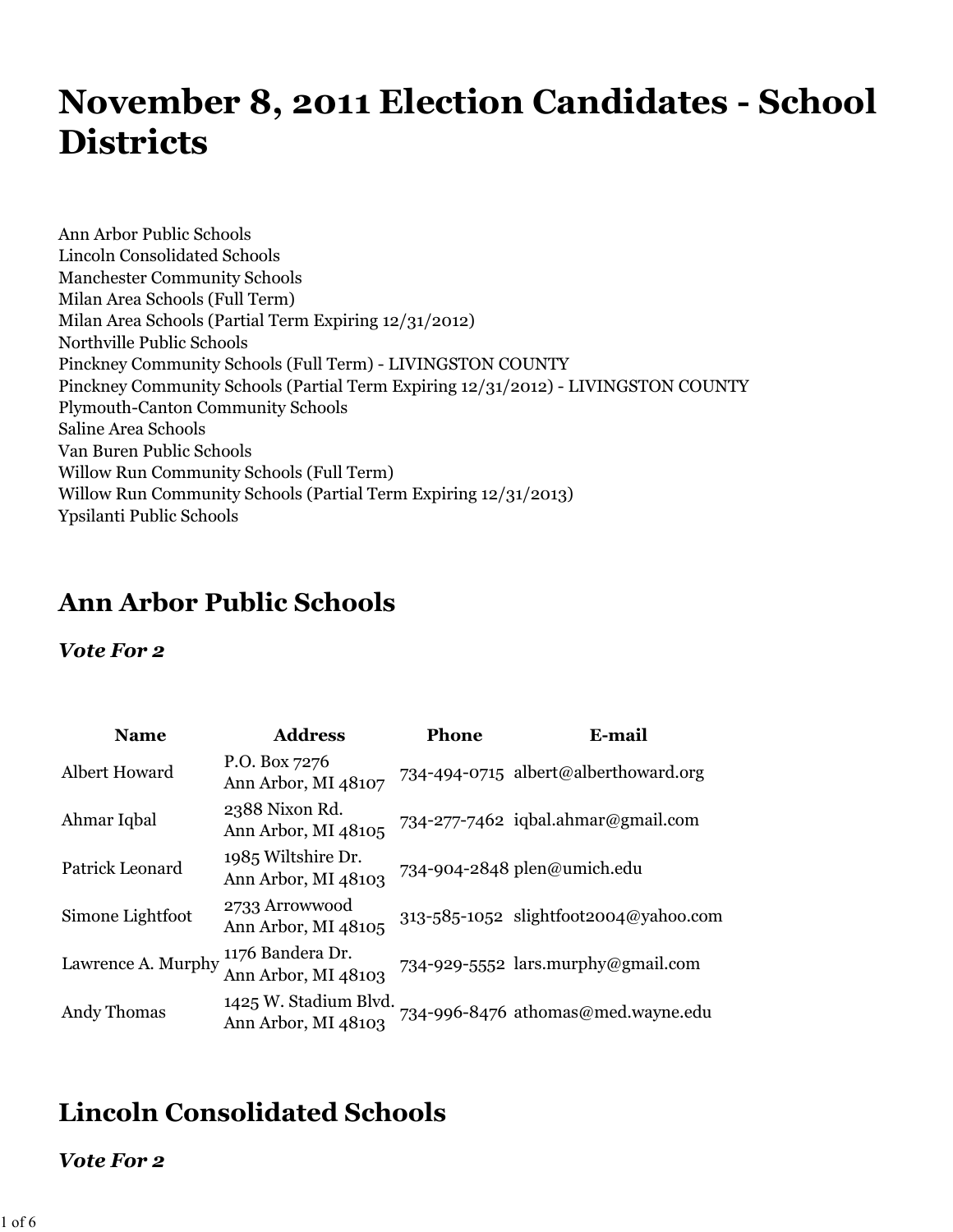| <b>Name</b>         | <b>Address</b>                       | <b>Phone</b> | E-mail                                                                                                                                   |
|---------------------|--------------------------------------|--------------|------------------------------------------------------------------------------------------------------------------------------------------|
| <b>Brad Labadie</b> | 7171 Deertrack Dr.                   |              | Ypsilanti, MI 48197 734-649-5550 brad.labadie@gmail.com                                                                                  |
| David A. McMahon    | 10890 McCrone Rd.<br>Milan, MI 48160 |              | 734-395-7827 david_mcmahon_7@hotmail.com                                                                                                 |
|                     |                                      |              | Kimberly A. Samuelson 7394 Spy Glass Ln. $734-483-6920$ msamuel $888@$ aol.com Ypsilanti, MI $48197$ 734-483-6920 msamuel $888@$ aol.com |

### **Manchester Community Schools**

#### *Vote For 2*

| <b>Name</b>     | <b>Address</b>                                                   | <b>Phone</b> | E-mail                             |
|-----------------|------------------------------------------------------------------|--------------|------------------------------------|
| Christine Fegan | 639 Grat Strasse<br>Manchester, MI 48158                         |              | 734-645-1716 chrisfegan@msn.com    |
| Melanie Nau     | 5170 Reno Rd.<br>Manchester, MI 48158                            |              | 734-649-2353 melanienau@gmail.com  |
|                 | W. Lyndon Uphaus 14324 Pleasant Lake Rd.<br>Manchester, MI 48158 |              | 734-428-9556 uphausfarms@yahoo.com |

## **Milan Area Schools (Full Term)**

*Vote For 2*

| <b>Name</b>  | <b>Address</b>                                         | <b>Phone</b> | E-mail                                       |
|--------------|--------------------------------------------------------|--------------|----------------------------------------------|
|              | Alan Fellhauer 9232 Mirage Lake Dr.<br>Milan, MI 48160 |              | 734-483-9329 alan.fellhauer@partners.med.com |
|              | Janice S. Kiger 12110 Bunce Rd.<br>Milan, MI 48160     |              | 734-439-1761 jansuekiger@yahoo.com           |
| Eric Peacock | 305 Ideal St.<br>Milan, MI 48160                       |              | 734-439-3922 docpeacock@comcast.net          |

## **Milan Area Schools (Partial Term Expiring 12/31/2012)**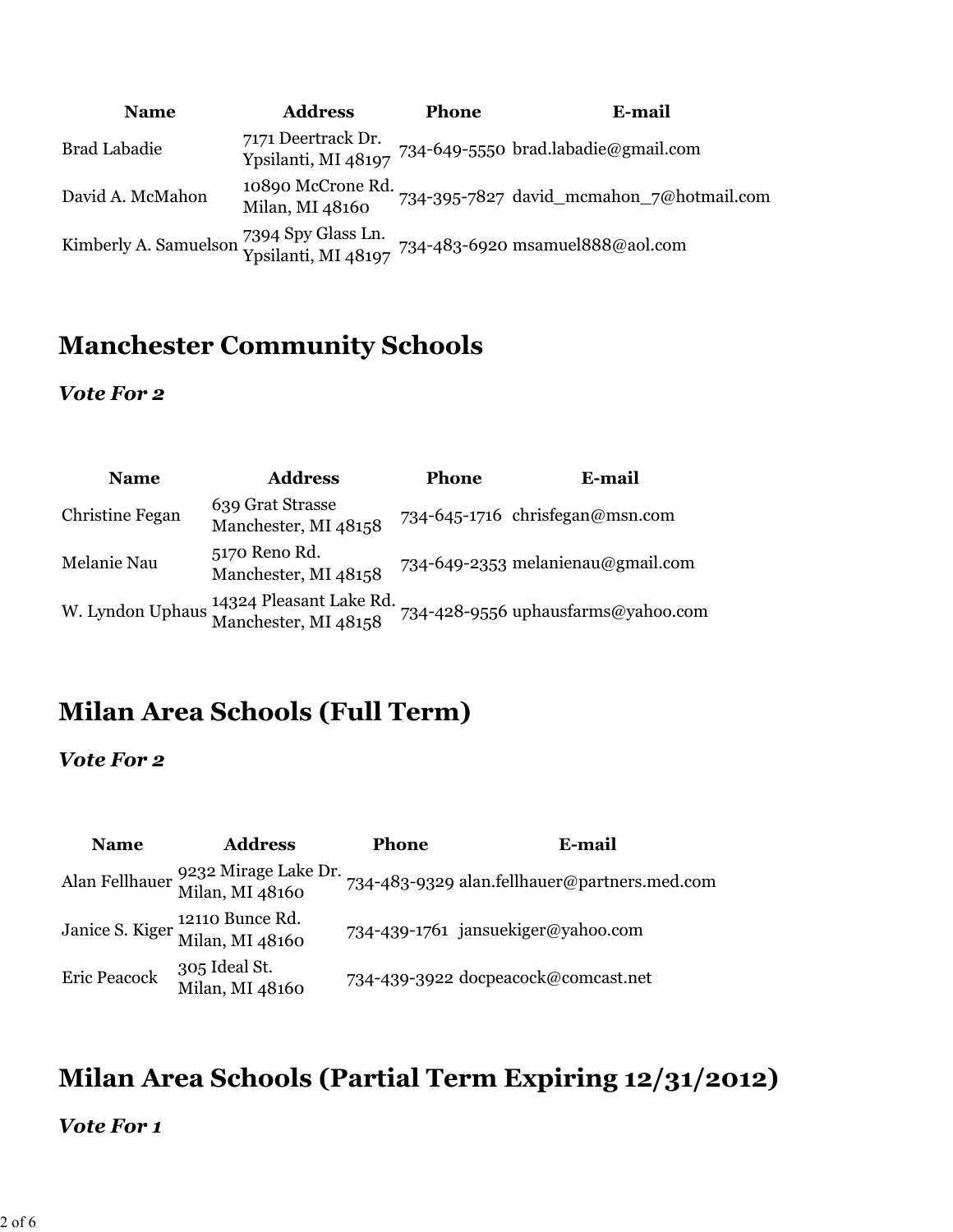| <b>Name</b> | <b>Address</b> | <b>Phone</b> | E-mail                                                                                                   |
|-------------|----------------|--------------|----------------------------------------------------------------------------------------------------------|
| Sean Duval  |                |              | 696 Jefferson Ln. $734-320-3253$ sduval@comcast.net<br>Milan, MI 48160 $734-320-3253$ sduval@comcast.net |
|             |                |              | Diane Hovatter 11164 Far Rd.<br>Milan, MI 48160 734-323-3890 dianehovatter@gmail.com                     |

### **Northville Public Schools**

*Vote For 2*

**Name Address** Anita Bartschat 46003 Tournament Dr. Northville, MI 48168 Scott Craig 39771 Golfview Dr. Northville, MI 48167

## **Pinckney Community Schools (Full Term) - LIVINGSTON COUNTY**

*Vote For 2*

**Name**

Anne Colone Michelle W. Crampo

## **Pinckney Community Schools (Partial Term Expiring 12/31/2012) - LIVINGSTON COUNTY**

*Vote For 1*

**Name** Richard L. Gilligan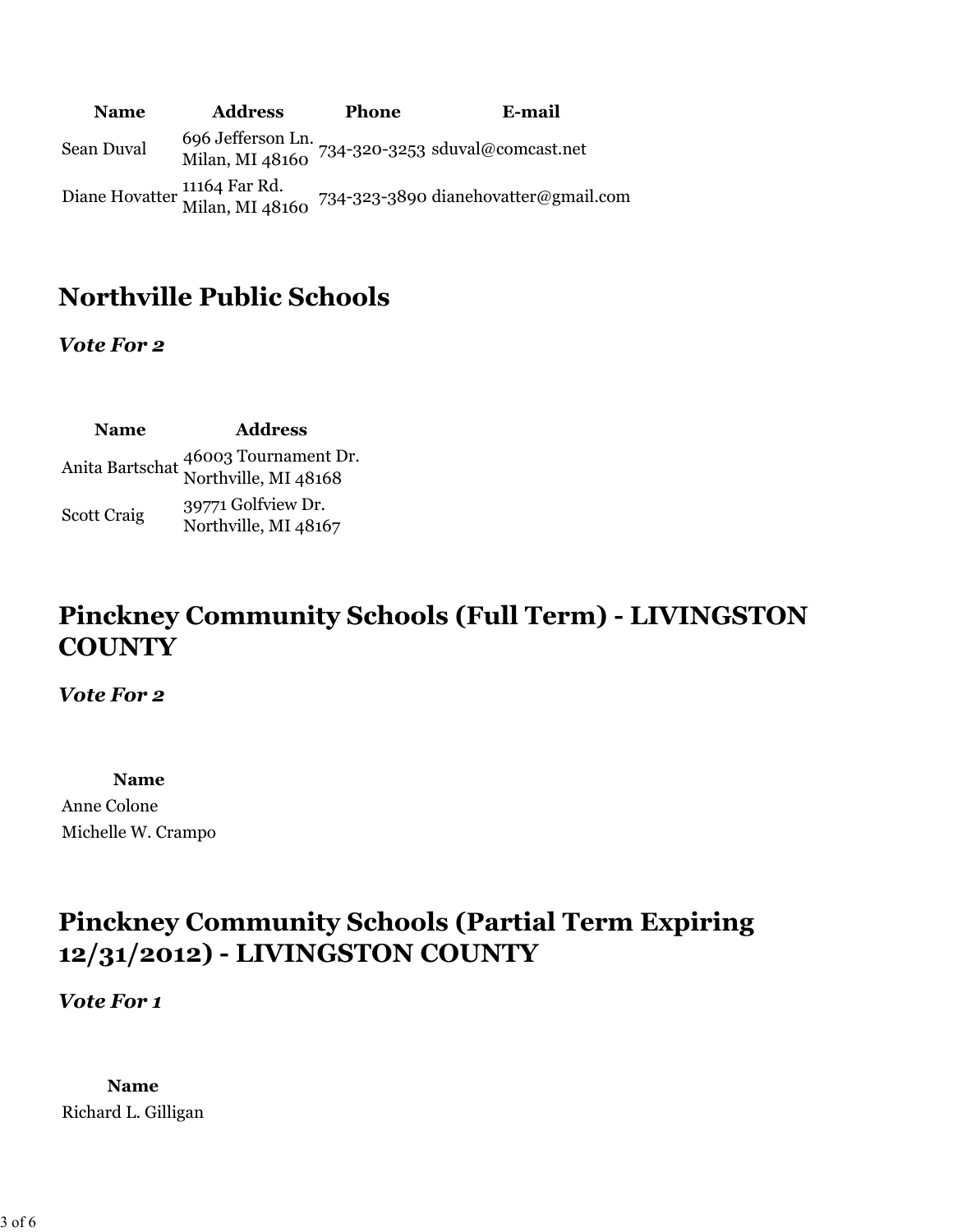## **Plymouth-Canton Community Schools**

### *Vote For 4*

| <b>Name</b>             | <b>Address</b>                            | Phone        |
|-------------------------|-------------------------------------------|--------------|
| Mike Andro              | 47937 Royal Pointe<br>Canton, MI 48187    | 734-377-6078 |
| <b>John Barrett</b>     | 1495 Maple St.<br>Plymouth, MI 48170      | 734-459-1024 |
| <b>Matt Dame</b>        | 47316 Bartlett Dr.<br>Canton, MI 48187    | 248-747-5472 |
| Nancy Eggenberger       | 46529 Larchmont Dr.<br>Canton, MI 48187   | 734-416-1183 |
| Stephanie Goecke        | 41463 Crabtree Ln.<br>Plymouth, MI 48170  | 734-420-0382 |
| Mark Horvath            | 5993 Wedgewood Rd.<br>Canton, MI 48187    | 734-981-3507 |
| John T. Jackson         | 49747 Courtyard Ln.<br>Canton, MI 48188   | 734-233-7161 |
| <b>Michael Maloney</b>  | 7851 Haverhill Ct. N.<br>Canton, MI 48187 | 734-788-7999 |
| Abdul Muhiuddin         | 1152 Millbrook Rd.<br>Canton, MI 48188    | 734-578-6088 |
| Clifton R. Nealy        | 721 Foothill Rd.<br>Canton, MI 48188      | 734-397-0943 |
| <b>John Nichols</b>     | 8266 Honeytree Blvd.<br>Canton, MI 48187  | 734-637-0638 |
| Sheila Paton            | 47581 Norton Ct.<br>Plymouth, MI 48170    | 734-254-9024 |
| Michael Redman          | 7667 Charrington Dr.<br>Canton, MI 48187  | 734-453-6732 |
| Steven M. Sneideman     | 47835 Red Run Dr.<br>Canton, MI 48187     | 734-459-3652 |
| Angie Williams-Chehmani | 44214 Duchess St.<br>Canton, MI 48187     | 734-844-7976 |

## **Saline Area Schools**

|  | ℯ |
|--|---|
|--|---|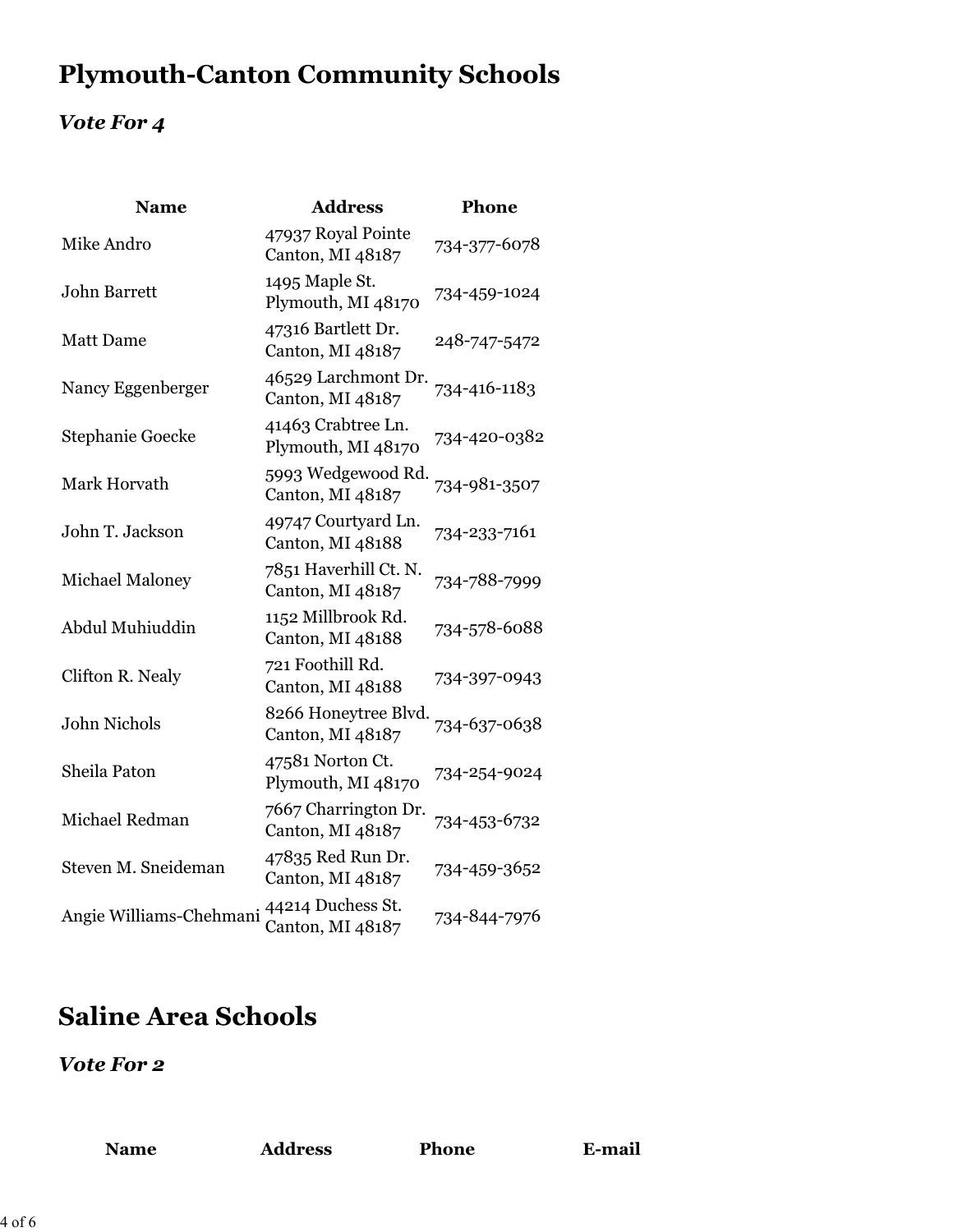| <b>Name</b>        | <b>Address</b>                              | Phone | E-mail                                |
|--------------------|---------------------------------------------|-------|---------------------------------------|
| David Allen Friese | 290 W. Bemis<br>Saline, MI 48176            |       | 734-429-1184 dvdfriese@yahoo.com      |
| David Holden       | 1278 Warner Creek Dr.<br>Saline, MI 48176   |       | 734-429-7103 dbholden@comcast.net     |
| Patti Tanner       | 9081 Pheasant Ridge Ct.<br>Saline, MI 48176 |       | 734-429-2782 patti.tanner@comcast.net |
| David Zimmer       | 9359 Baron Way<br>Saline, MI 48176          |       | 734-944-9095 dzimmer9095@comcast.net  |

### **Van Buren Public Schools**

*Vote For 2*

| Name              | <b>Address</b>                             |
|-------------------|--------------------------------------------|
| Robert T. Binert  | 49155 Bemis<br>Belleville, MI 48111        |
| Martha E. Hanoian | 42738 Stratford<br>Belleville, MI 48111    |
| Brent Mikulski    | 48792 Fifth Ave.<br>Canton, MI 48188       |
| Brandon Mullins   | 11627 Meadows Cir.<br>Belleville, MI 48111 |
| David Peer        | 2511 S. Grove<br>Ypsilanti, MI 48198       |
| Martha Toth       | 10011 Hamilton Ct.<br>Belleville, MI 48111 |

## **Willow Run Community Schools (Full Term)**

*Vote For 1*

**Name Address Phone E-mail** Gregory L. Myers <sup>1219</sup> Stamford Rd.<br>Ypsilanti, MI 48198 <sup>734-218-4547</sup> gmyers1@emich.edu

## **Willow Run Community Schools (Partial Term Expiring**